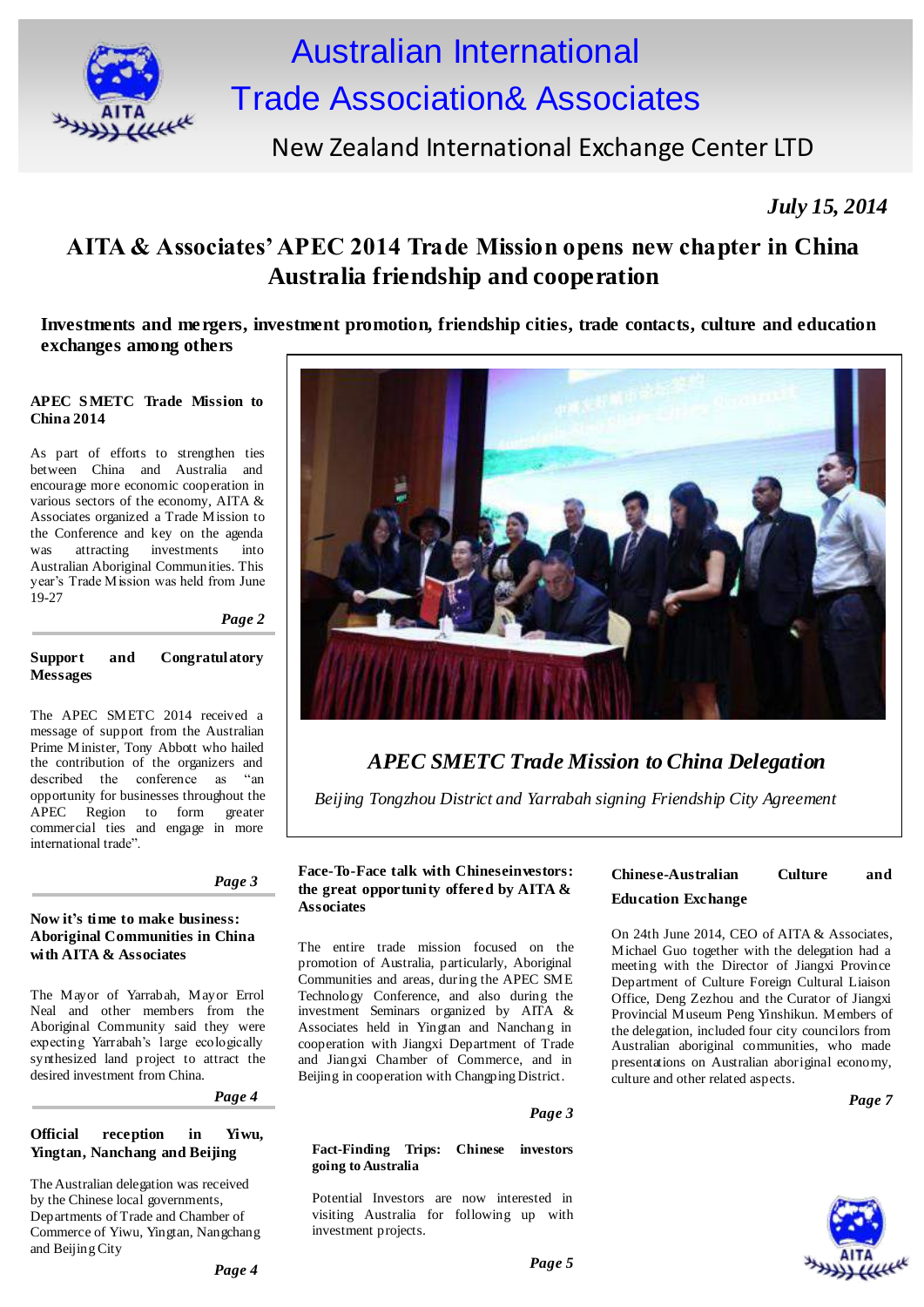# **New Chapter: Australasia-SinoFriendship and Cooperation**

*Australian delegation attending the 8th APEC SMETC* 



**Members of the Australian delegation attending the APEC SMETC Expo** Yiwu, Zhejiang Province - China

### **The 8th APEC Small Medium Enterprises Technology Conference 2014**

The 2014 Asian Pacific Economic Cooperation (APEC) Small and<br>Medium Enterprises Technology Enterprises Technology Conference and Fair (APEC SMETC) was successfully held in China from June 19-21. APEC is the most important economic forum in the ASIA-Pacific and an active driver of open trade and investment. The APEC SMETC represents an important forum dedicated to providing a platform for APEC member economies to showcase new technologies and products, as well as promoting the technological communication and economic cooperation among SMEs in the region.

This year's conference was hosted by the Ministry of Industry and Information Technology of PRC, Zhejiang Provincial People's Government and organized by Zhejiang Provincial Economic and Information Commission, Yiwu Government China International Cooperation Association, SME Promotion Center for SMEDevelopment of Ministry of Industry and Information Technology.

The event was co-organized by the APEC SME Working Group and supported by AITA & Associates.

The conference was held in Yiwu, a prosperous market city in Zhejiang Province.

#### **APEC SMETC Trade Mission to China 2014**

As part of efforts to strengthen ties between China and Australia and encourage more economic cooperation in various sectors of the economy, AITA & Associates organized a Trade Mission to the Conference and key on the agenda was attracting investments into Australian Aboriginal Communities. This year's Trade Mission was held from June 19-27.

The active involvement of AITA & Associates was among others, aimed at drawing more participants to the fair, while also helping to provide a forum to<br>explore areas of Australasia-Sino areas of Australasia-Sino cooperation. For this reason, three investment seminars were organized by Mr. Michael Guo, CEO of AITA & Associates.

As the co-organizer, AITA &Associates led a big delegation to the 8th APEC SME Technology Conference and Exhibition

This year's conference fostered important friendly exchanges and meetings among participants.

The delegation was made up of more than 12 people, comprised of 5 Aboriginal Shire Councils and corporations from Queensland and a councilor from Liverpool City Council and the Director of Hunter Tafe of NSW. The Honorable Member of the Queensland Parliament, Mr. Ted Malone, together with the Mayor of Yarrabah Aboriginal Council, Mr. Errol Neal, led the delegation to China and represented the Aboriginal Communities.

The members of the delegation from Australia and New Zealand were not only interested in import and export trade but were also keen about attracting investment into their countries and communities.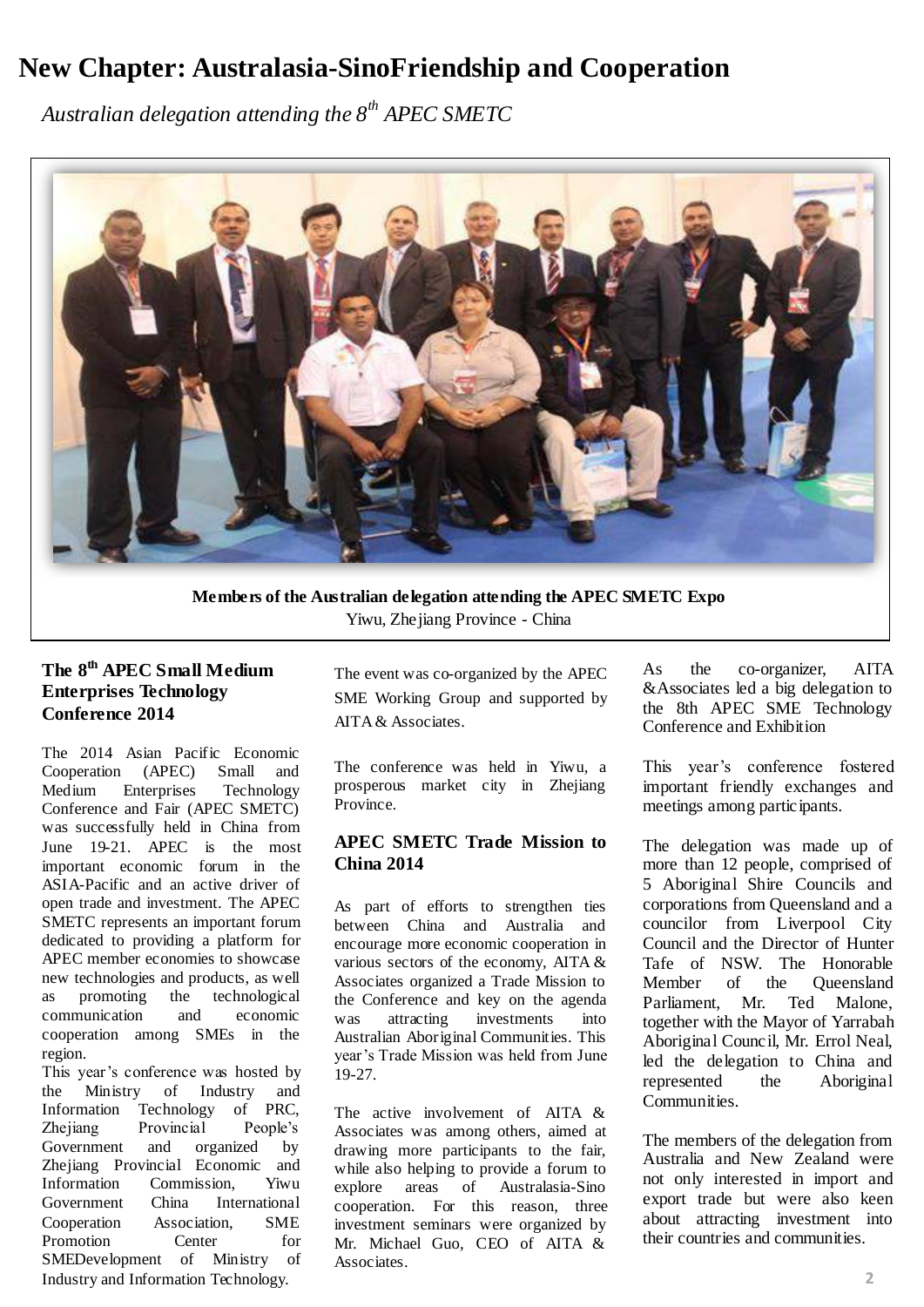#### **Support and Congratulatory Messages**

*A Trade Mission recognized and supported by the Prime Minister and the biggest Australian organizations.*

The APEC SMETC 2014 received a message of support from the Australian Prime Minister, Tony Abbott who hailed the contribution of the organizers and described the conference as "an opportunity for businesses throughout the APEC Region to form greater commercial ties and engage in more international trade".

The Premier of NSW, Mike Baird also in a solidarity message, said, the government of NSW considered China a priority market and was "committed to building on the fantastic cultural links between China and Australia".

The Australia Chamber of Commerce and Industry (ACCI) also sent a message of support. APEC SMETC 2014 also received support from the Australia-China Business Council, ACT Exporters' Network, Australia Information Industry Association and eLearning Industry Association.



*Deputy Mayor of Yingtan Local Government Directors of Foreign Affairs of Yingtan and Yiwu City received APEC SMETC delegation*

#### **Face-To-Face talk with Chineseinvestors: the great opportunity offered by AITA & Associates**

*AITA & Associates organized for the Australian Attendances of APEC SMETC Trade Mission, investment seminars attended by 200 Chinese investors.*

The entire trade mission focused on the promotion of Australia, particularly, Aboriginal Communities and areas, during the APEC SME Technology Conference, and also during the investment Seminars organized by AITA & Associates held in Yingtan and Nanchang in cooperation with Jiangxi Department of Trade and Jiangxi Chamber of Commerce, and in Beijing in cooperation with Changping District.

The delegation attended separate Australia-New Zealand investment, merger, real-estate project promotion seminars in Yiwu in Zhejiang Province; Nanchang in Jiangxi Province and also in Beijing.

The seminar in Yiwu was jointly organized by CCPTI Yiwu and AITA.The seminars were attended by more than 200 businessmen and Chinese Investors from big industry groups and private companies, who are seeking investment opportunities overseas, mainly in Australia and New Zealand.

The Australian delegates had the great opportunity to promote their<br>attractive areas, and talk attractive areas, and talk face-to-face with the potential investors about the projects which are seeking for overseas and private funds in order to be developed.

The industries mostly promoted were: tourism, mining, agriculture and green construction.

In Nanchang, AITA together with Jiangxi Association of Industry and Commerce, and the Jiangxi Commerce Department held two seminars, and separately held friendly meetings with the foreign office of Yingtan in Yingtan, with Shangrao Association of Industry and Commerce in Shangrao. In Beijing, AITA also organized a seminar.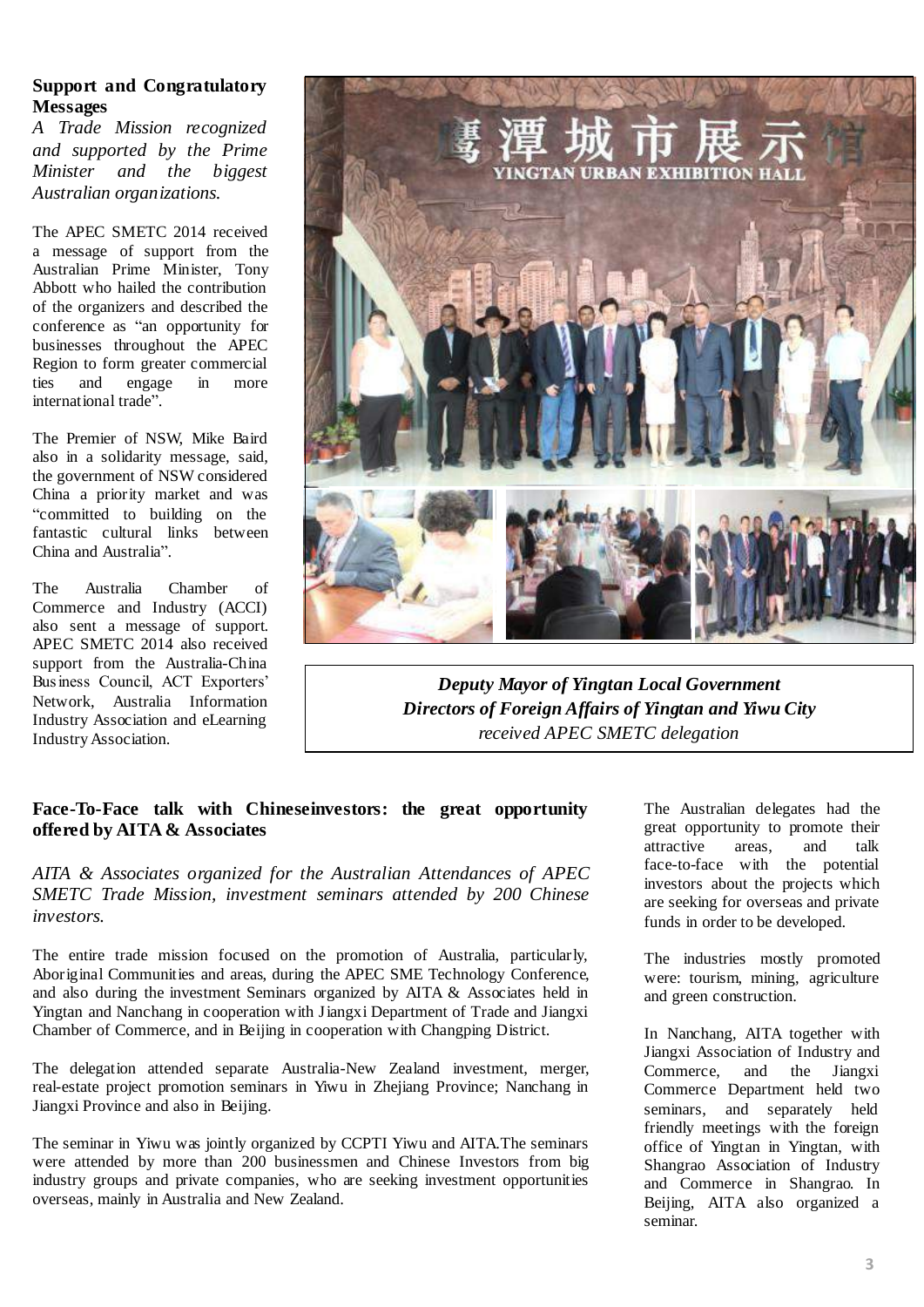





#### **Now it's time to make business: Aboriginal Communities in China with AITA & Associates**

#### *Land owners are ready for attracting overseas investments*

The Mayor of Yarrabah, Mayor Errol Neal and other members from the Aboriginal Community said they were expecting Yarrabah's large ecologically synthesized land project to attract the desired investment from China.

Yarrabah's delegation also laid more emphasis on building friendship city relationships with China.

They indicated that they were keen about attracting potential Chinese investors to help develop Yarrabah. Yarrabah's construction industry has witnessed immense development in recent years and there are expectations that massive investments in infrastructural projects will help further develop Yarrabah.

Local governments have also increased development stake of indigenous residents in order to share economic gains with them.

#### **Official reception in Yiwu, Yingtan, Nanchang and Beijing**

*The Australian delegation was received by the Chinese local governments, Departments of Trade and Chamber of Commerce of Yiwu, Yingtan, Nangchang and Beijing City*

The business trip included several meetings with Chinese business leaders and key government officials to discuss ways in which the Chinese and Australian cities represented by the delegates can enhance the cooperation.

The delegation included stops at Yiwu, in which the APEC SME Technology Conference was held. In Yiwu, the delegation was received by the Foreign Affairs Department.

Always in Yiwu the delegation attended the APEC SME Financing Summit Session and the SME Innovation Financing and Investment Matchmaking Forum.

In Yingtan, AITA & Associates organized a reception with the Yingtan Foreign Affairs Department and Networking Luncheon attend by the Deputy Mayor of Yingtan City.

Officials from Jiangxi Provincial government and Jianxi Department of Foreign Affairs received the Australian delegation in Nanchang, capital City of Jianxi Province and the Federation of Industry and Commerce. Hon. George Malone MP and the delegation were guests at a networking dinner hosted by the Federation of Industry and Commerce.

Also in Beijing, the delegation was received by Chanping District and the Department of Foreign Affairs of Shunyi.

The Trade Mission has allowed participants to discuss important issues for the Australian economy.

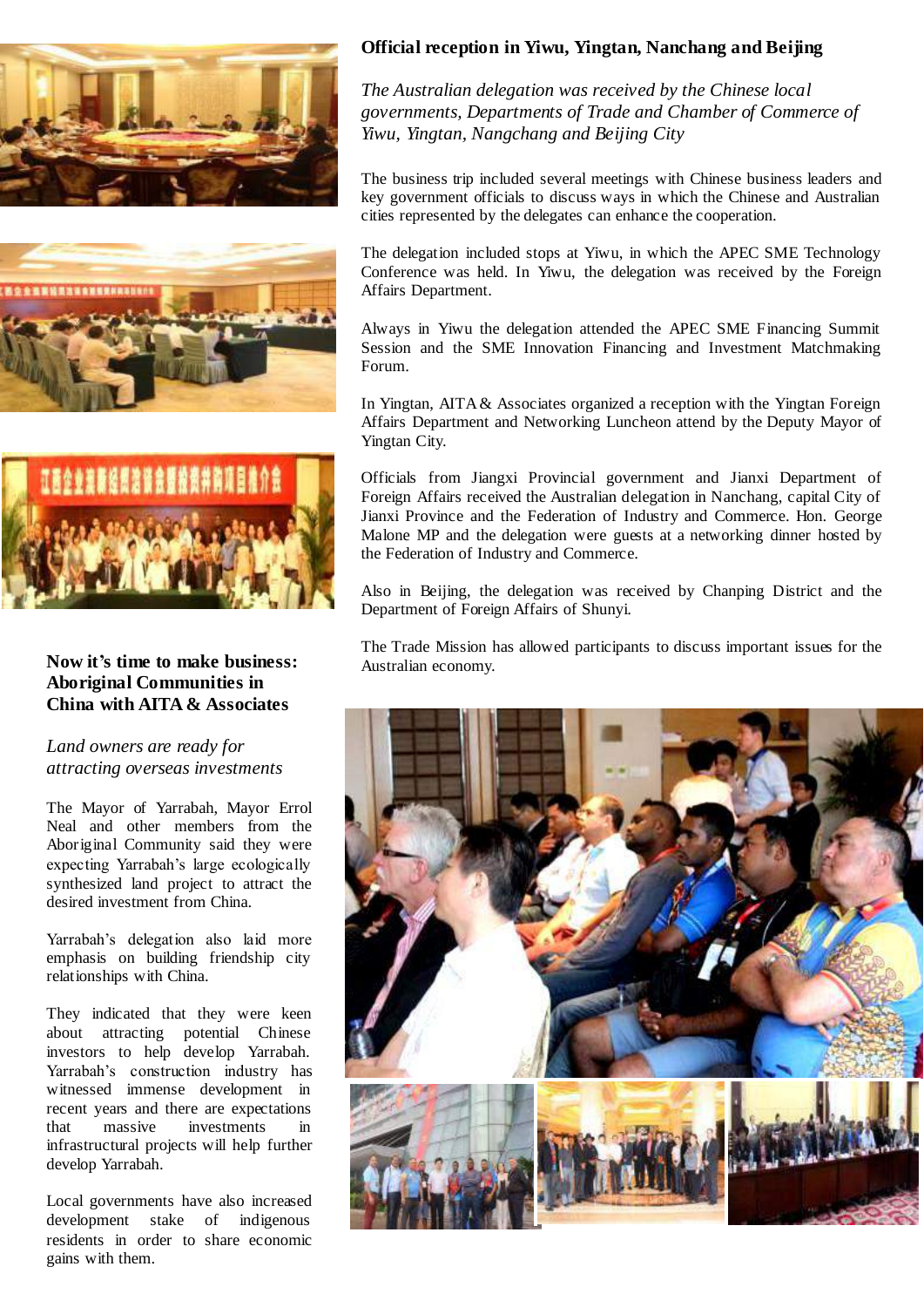## **APEC SMETC Trade Mission achievements**

### **Signing Ceremony of Friendly Cities Agreement**

In Jiangxi, Yangtan and Yarrabah signed China-Australia Friendship City Agreement; In Beijing, Yarrabah and Beijing Tongzhou District made a Friendship City Agreement, and North Stradbroke Island city council signed Friendship city Agreement with Guangxi Wuzhou.

Also Secretary-General of All-China Federation of Industry & Commerce Beautyculture & Cosmetic Chamber,Zhang Tiejin; Director of Gansu Health and Family Planning Commission, Li Sumei; Vice Chairman of Gansu Chamber of International Commerce, Wu Xiali; Chairman of Anhui Feed Industry Association, Ji Xuefen; General Manager of Shandong Dezhou Heshan Ecological Agriculture Co. Ltd. Zhou Chao and CEO of AITA Michael Guo signed Friendship and Cooperation Agreements separately.

#### **Fact-Finding Trips: Chinese investors going to Australia**

*Potential Investors are now interested in visiting Australia for following up with investment projects*

Through the Investment Seminars a number of private investors and companies were interested in having a better understanding of the investment projects in the following areas:

- Mining;
- Dairy cattle;
- Power plant construction;
- Winery.

In addition, a Chinese company would like to be listed in the Australian Share Market.

The potential investors are already planning their fact-finding trip to Australia for 2015.



*Palm Island and Wuzhou City*



*Yarrabah Shire and Tongzhou District*



*Hon. George Malone Speech in Beijing*



*Signing Ceremony Agreement*

### **Chinese-Australian Culture and Education Exchange**

On  $24^{th}$  June 2014, CEO of AITA & Associates, Michael Guo together with the delegation had a meeting with the Director of Jiangxi Province Department of Culture Foreign Cultural Liaison Office, Deng Zezhou and the Curator of Jiangxi Provincial Museum Peng Yinshikun. Members of the delegation, included four city councilors from Australian aboriginal communities, who made presentations on Australian aboriginal economy, culture and other related aspects.

The Chinese side communicated their desire to have an experience of Australian Aboriginal culture such as aboriginal dance, art etc. All members of the Australian delegation paid very special attention to this interest. They indicated that Australian Cultural Council supported strongly Aboriginal Culture, and planned to organize an Australian aboriginal culture delegation next year. They intended to combine Australian aboriginal culture with Chinese museum culture and hold a "China-Australia Cultural Exchange Exhibition". This meeting promoted Chinese-Australian understanding and communication of culture tourism, cultural heritage, national culture, cultural relics (museum) etc., and provided a thorough understanding on culture and education development.

### **Chinese-Australian Medical Cooperation**

This delegation included not onlyrepresentatives from the Commerce Department, Merchants Bureau and International Trading Department but also some hospital directors. At the meeting, they sought cooperation with the delegation, and communicated plans to introduce Australian medical experts, hold regular medical academic activities, visit Australia for exchange programs and also to carry out on-the-spot research.